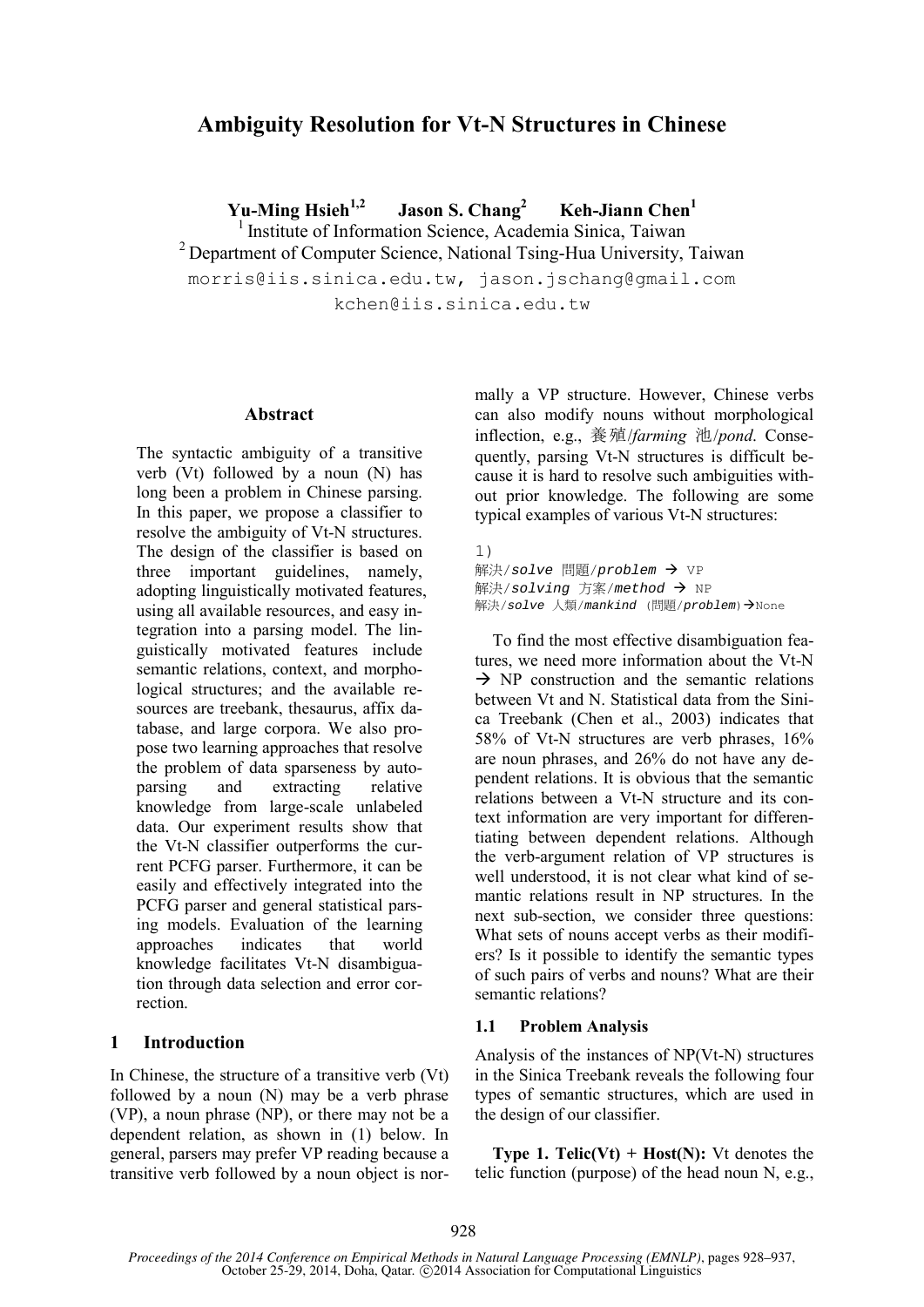研 究 /*research* 工 具 /*tool*; 探 測 /*explore* 機 /*machine*; 賭/*gamble* 館/*house*; 搜尋/*search* 程 式/*program*. The telic function must be a salient property of head nouns, such as tools, buildings, artifacts, organizations and people. To identify such cases, we need to know the types of nouns which take telic function as their salient property. Furthermore, many of the nouns are monosyllabic words, such as 員/*people*, 器/*instruments*, 機/*machines*.

**Type 2. Host-Event(Vt) + Attribute(N):** Head nouns are attribute nouns that denote the attributes of the verb, e.g., 研究/*research* 方法 /*method* (*method of research*); 攻擊/*attack* 策略 /*strategy* (*attacking strategy*); 書寫/*write* 內容 /*context* (*context of writing*); 賭/*gamble* 規/*rule* (*gambling rules*). An attribute noun is a special type of noun. Semantically, attribute nouns denote the attribute types of objects or events, such as *weight*, *color*, *method*, and *rule*. Syntactically, attribute nouns do not play adjectival roles (Liu, 2008). By contrast, object nouns may modify nouns. The number of attributes for events is limited. If we could discover all event-attribute relations, then we can solve this type of construction.

**Type 3. Agentive + Host:** There is only a limited number of such constructions and the results of the constructions are usually ambiguous, e.g., 炒飯/*fried rice* (NP), 叫聲/*shouting sound*. The first example also has the VP reading.

**Type 4. Apposition + Affair:** Head nouns are event nouns and modifiers are verbs of apposition events, e.g. 追撞/*collide* 事故/*accident*, 破 壞 /*destruct* 運 動/*movement*, 憤 恨/*hate* 行 為 /*behavior*. There is finite number of event nouns.

Furthermore, when we consider verbal modifiers, we find that verbs can play adjectival roles in Chinese without inflection, but not all verbs play adjectival roles. According to Chang et al. (2000) and our observations, adjectival verbs are verbs that denote event types rather than event instances; that is, they denote a class of events which that are concepts in an upper-level ontology. One important characteristic of adjectival verbs is that they have conjunctive morphological structures, i.e., the words are conjunct with two nearly synonymous verbs, e.g., 研/*study* 究 /*search* (*research*), 探 /*explore* 測 /*detect* (*explore*), and 搜/*search* 尋/*find* (*search*). Therefore, we need a morphological classifier that can detect the conjunctive morphological structure of a

verb by checking the semantic parity of two morphemes of the verb.

Based on our analysis, we designed a Vt-N classifier that incorporates the above features to solve the problem. However, there is a data sparseness problem because of the limited size of the current Treebank. In other words, Treebank cannot provide enough training data to train a classifier properly. To resolve the problem, we should mine useful information from all available resources.

The remainder of this paper is organized as follows. Section 2 provides a review of related works. In Section 3, we describe the disambiguation model with our selected features, and introduce a strategy for handling unknown words. We also propose a learning approach for a largescale unlabeled corpus. In Section 4, we report the results of experiments conducted to evaluate the proposed Vt-N classifier on different feature combinations and learning approaches. Section 5 contains our concluding remarks.

# **2 Related Work**

Most works on V-N structure identification focus on two types of relation classification: modifierhead relations and predicate-object relations (Wu, 2003; Qiu, 2005; Chen, 2008; Chen et al., 2008; Yu et al., 2008). They exclude the independent structure and conjunctive head-head relation, but the cross-bracket relation does exist between two adjacent words in real language. For example, if "遍佈/*all over* 世界/*world* " was included in the short sentence "遍佈/*all over* 世界/*world* 各國 /*countries*", it would be an independent structure. A conjunctive head-head relation between a verb and a noun is rare. However, in the sentence "服 務 設備 都 甚 周到" (Both service and equipment are very thoughtful.), there is a conjunctive head-head relation between the verb 服 務 /*service* and the noun 設備/*equipment*. Therefore, we use four types of relations to describe the V-N structures in our experiments. The symbol 'H/X' denotes a predicate-object relation; 'X/H' denotes a modifier-head relation; 'H/H' denotes a conjunctive head-head relation; and 'X/X' denotes an independent relation.

Feature selection is an important task in V-N disambiguation. Hence, a number of studies have suggested features that may help resolve the ambiguity of V-N structures (Zhao and Huang, 1999; Sun and Jurafsky, 2003; Chiu et al., 2004; Qiu, 2005; Chen, 2008). Zhao and Huang used lexicons, semantic knowledge, and word length in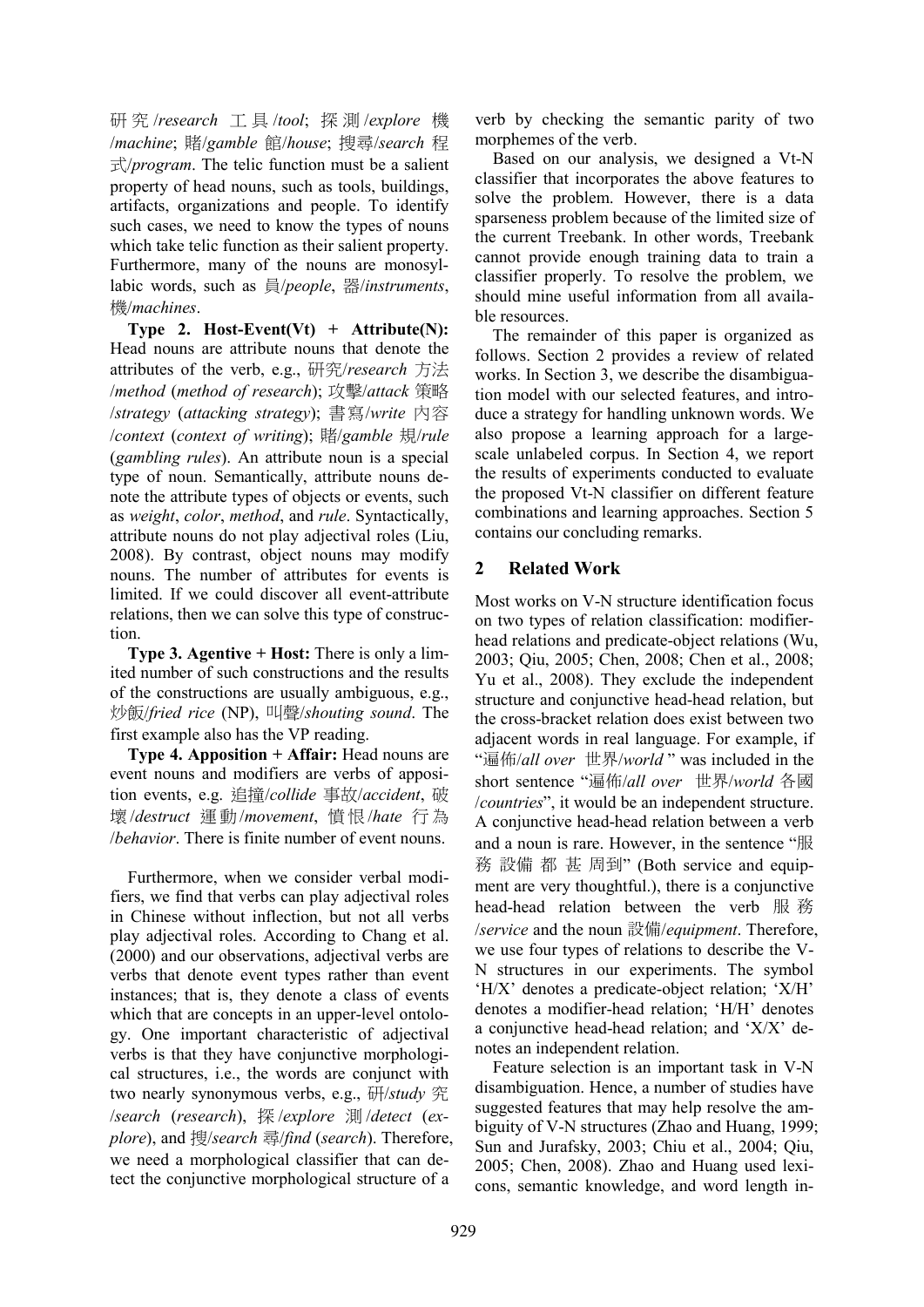formation to increase the accuracy of identification. Although they used the Chinese thesaurus CiLin (Mei et al., 1983) to derive lexical semantic knowledge, the word coverage of CiLin is insufficient. Moreover, none of the above papers tackle the problem of unknown words. Sun and Jurafsky exploit the probabilistic rhythm feature (i.e., the number of syllables in a word or the number of words in a phrase) in their shallow parser. Their results show that the feature improves the parsing performance, which coincides with our analysis in Section 1.1. Chiu et al.'s study shows that the morphological structure of verbs influences their syntactic behavior. We follow this finding and utilize the morphological structure of verbs as a feature in the proposed Vt-N classifier. Qiu's approach uses an electronic syntactic dictionary and a semantic dictionary to analyze the relations of V-N phrases. However, the approach suffers from two problems: (1) low word coverage of the semantic dictionary and (2) the semantic type classifier is inadequate. Finally, Chen proposed an automatic VN combination method with features of verbs, nouns, context, and the syllables of words. The experiment results show that the method performs reasonably well without using any other resources.

Based on the above feature selection methods, we extract relevant knowledge from Treebank to design a Vt-N classifier. However we have to resolve the common problem of data sparseness. Learning knowledge by analyzing large-scale unlabeled data is necessary and proved useful in previous works (Wu, 2003; Chen et al., 2008; Yu et al., 2008). Wu developed a machine learning method that acquires verb-object and modifierhead relations automatically. The mutual information scores are then used to prune verb-noun whose scores are below a certain threshold. The author found that accurate identification of the verb-noun relation improved the parsing performance by 4%. Yu et al. learned head-modifier pairs from parsed data and proposed a headmodifier classifier to filter the data. The filtering model uses the following features: a PoS-tag pair of the head and the modifier; the distance between the head and the modifier; and the presence or absence of punctuation marks (e.g., commas, colons, and semi-colons) between the head and the modifier. Although the method improves the parsing performance by 2%, the filtering model obtains limited data; the recall rate is only 46.35%. The authors also fail to solve the problem of Vt-N ambiguity.

Our review of previous works and the observations in Section 1.1 show that lexical words, semantic information, the syllabic length of words, neighboring PoSs and the knowledge learned from large-scale data are important for Vt-N disambiguation. We consider more features for disambiguating Vt-N structures than previous studies. For example, we utilize (1) four relation classification in a real environment, including 'X/H', 'H/X', 'X/X' and 'H/H' relations;  $(2)$  unknown word processing of Vt-N words (including semantic type predication and morphstructure predication); (3) unsupervised data selection (a simple and effective way to extend knowledge); and (4) supervised knowledge correction, which makes the extracted knowledge more useful.

# **3 Design of the Disambiguation Model**

The disambiguation model is a Vt-N relation classifier that classifies Vt-N relations into 'H/X' (predicate-object relations), 'X/H' (modifierhead relations), 'H/H' (conjunctive head-head relations), or 'X/X' (independent relations). We use the Maximum Entropy toolkit (Zhang, 2004) to construct the classifier. The advantage of using the Maximum Entropy model is twofold: (1) it has the flexibility to adjust features; and (2) it provides the probability values of the classification, which can be easily integrated into our PCFG parsing model.

In the following sections, we discuss the design of our model for feature selection and extraction, unknown word processing, and world knowledge learning.

## **3.1 Feature Selection and Extraction**

We divide the selected features into five groups: PoS tags of Vt and N, PoS tags of the context, words, semantics, and additional information. Table 1 shows the feature types and symbol notations. We use symbols of  $t_1$  and  $t_2$  to denote the PoS of Vt and N respectively. The context feature is neighboring PoSs of Vt and N: the symbols of  $t_2$  and  $t_1$  represent its left PoSs, and the symbol  $t_3$  and  $t_4$  represent its right PoSs. The semantic feature is the lexicon's semantic type extracted from E-HowNet sense expressions (Huang et al., 2008). For example, the E-HowNet expression of " 車 輛 /*vehicles*" is {LandVehicle  $\equiv$  :quantity={mass  $\mathbb{R}$  }}, so its semantic type is {LandVehicle|車}. We discuss the model's performance with different feature combinations in Section 4.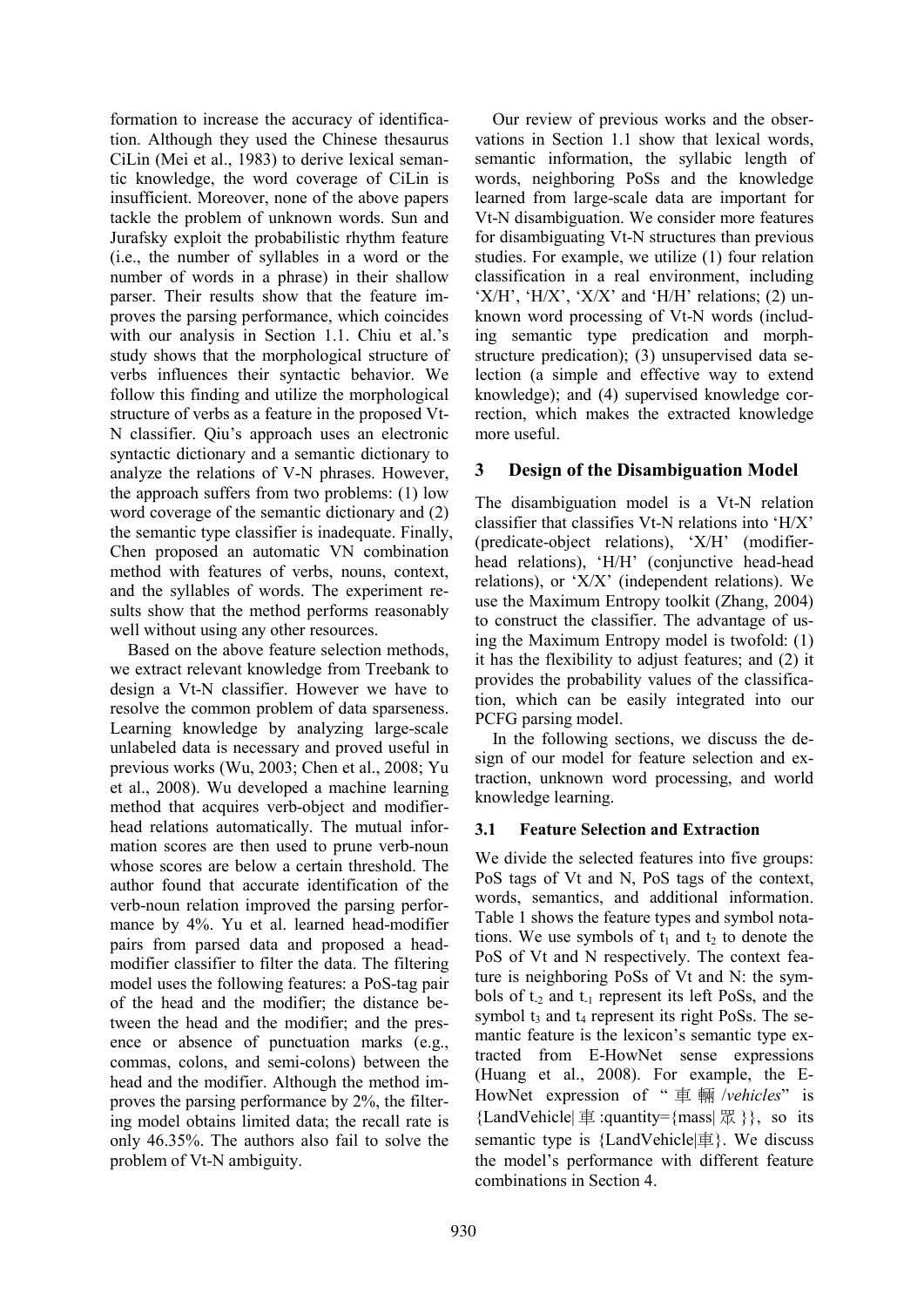| Feature     | <b>Feature Description</b>          |
|-------------|-------------------------------------|
| PoS         | PoS of Vt and N                     |
|             | $t_1$ ; $t_2$                       |
| Context     | Neighboring PoSs                    |
|             | $t_{-2}$ ; $t_{-1}$ ; $t_3$ ; $t_4$ |
| Word        | Lexical word                        |
|             | $W_1$ ; $W_2$                       |
| Semantic    | Semantic type of word               |
|             | $st_1$ ; $st_2$                     |
| Additional  | Morphological structure of verb     |
| Information | Vmorph                              |
|             | Syllabic length of noun             |
|             | <b>Nlen</b>                         |

Table 1. The features used in the Vt-N classifier

The example in Figure 1 illustrates feature labeling of a Vt-N structure. First, an instance of a Vt-N structure is identified from Treebank. Then, we assign the semantic type of each word without considering the problem of sense ambiguity for the moment. This is because sense ambiguities are partially resolved by PoS tagging, and the general problem of sense disambiguation is beyond the scope of this paper. Furthermore, Zhao and Huang (1999) demonstrated that the retained ambiguity does not have an adverse impact on identification. Therefore, we keep the ambiguous semantic type for future processing.



Figure 1. An example of a tree with a Vt-N structure

Table 2 shows the labeled features for "學習 /*learn* 中文/*Chinese*" in Figure 1. The column *x* and *y* describe relevant features in "學習/*learn*" and "中文/*Chinese*" respectively. Some features are not explicitly annotated in the Treebank, e.g., the semantic types of words and the morphological structure of verbs. We propose labeling methods for them in the next sub-section.

| Feature Type              | X                         |                                                                                   |
|---------------------------|---------------------------|-----------------------------------------------------------------------------------|
| Word                      | $W_1 = \frac{100}{2}$ 習   | $w_2 = \pm \chi$                                                                  |
| PoS                       | $t_1 = VC$                | $t_2 = Na$                                                                        |
| Semantic                  | st <sub>1</sub> =study 學習 | st <sub>2</sub> =language 語言                                                      |
| Context                   |                           | t <sub>-2</sub> =Nep; t <sub>-1</sub> =VK; t <sub>3</sub> =DE; t <sub>4</sub> =Na |
| Additional<br>Information | Vmorph=VV                 | $Nlen=2$                                                                          |
| <b>Relation Type</b>      | $rt = H/X$                |                                                                                   |

Table 2. The feature labels of Vt-N pair in Figure 1

#### **3.2 Unknown Word Processing**

In Chinese documents, 3% to 7% of the words are usually unknown (Sproat and Emerson, 2003). By 'unknown words', we mean words not listed in the dictionary. More specifically, in this paper, unknown words means words without semantic type information (i.e., E-HowNet expressions) and verbs without morphological structure information. Therefore, we propose a method for predicting the semantic types of unknown words, and use an affix database to train a morphstructure classifier to derive the morphological structure of verbs.

**Morph-Structure Predication of Verbs:** We use data analyzed by Chiu et al. (2004) to develop a classifier for predicating the morphological structure of verbs. There are four types of morphological structures for verbs: the coordinating structure (VV), the modifier-head structure (AV), the verb-complement structure (VR), and the verb-object structure (VO). To classify verbs automatically, we incorporate three features in the proposed classifier, namely, the lexeme itself, the prefix and the suffix, and the semantic types of the prefix and the suffix. Then, we use training data from the affix database to train the classifier. Table 3 shows an example of the unknown verb "傳播到/disseminate" and the morphstructure classifier shows that it is a 'VR' type.

| Feature                                       | <b>Feature Description</b> |  |  |
|-----------------------------------------------|----------------------------|--|--|
| Word=傳播到                                      | Lexicon                    |  |  |
| PW=俥播                                         | Prefix word                |  |  |
| $PWST = \{disseminate   \nexists \nexists \}$ | Semantic Type<br>οf        |  |  |
|                                               | Prefix Word 傳播             |  |  |
| $SW = \frac{1}{2}$                            | Suffix Word                |  |  |
| SWST={Vachieve 達成}                            | Semantic Type<br>οf        |  |  |
|                                               | Suffix Word 到              |  |  |

Table 3. An example of an unknown verb and feature templates for morph-structure predication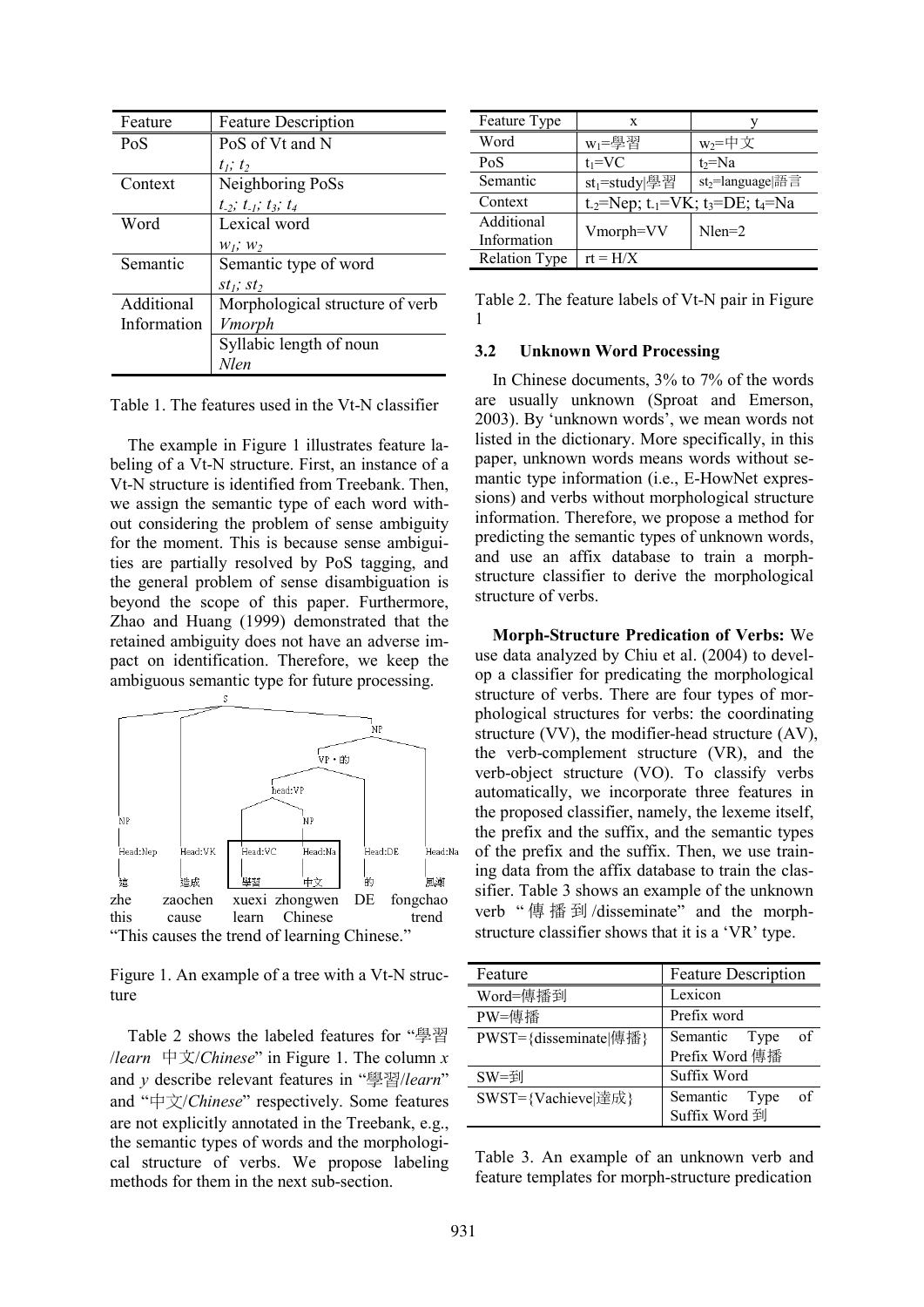**Semantic Type Provider:** The system exploits *WORD*, *PoS*, *affix* and *E-HowNet* information to obtain the semantic types of words (see Figure 2). If a word is known and its PoS is given, we can usually find its semantic type by searching the E-HowNet database. For an unknown word, the semantic type of its head morpheme is its semantic type; and the semantic type of the head morpheme is obtained from E-HowNet<sup>1</sup>. For example, the unknown word "傳 播 到 /*disseminate*", its prefix word is " 傳 播 /*disseminate*" and we learn that its semantic type is {disseminate|傳播} from E-HowNet. Therefore, we assign {disseminate|傳播} as the semantic type of "傳播到/*disseminate*". If the word or head morpheme does not exist in the affix database, we assign a general semantic type based on its PoS, e.g., nouns are {thing|萬物} and verbs are {act|行動}. In this matching procedure, we may encounter multiple matching data of words and affixes. Our strategy is to keep the ambiguous semantic type for future processing.

| Input: WORD, PoS                                      |
|-------------------------------------------------------|
| <b>Output</b> : Semantic Type (ST)                    |
| procedure STP(WORD, PoS)                              |
| $(* Initial Step *)$                                  |
| $ST := null$ ;                                        |
| $(*$ Step 1: Known word $*)$                          |
| if WORD already in E-HowNet then                      |
| $ST :=$ EHowNet( <i>WORD</i> , <i>PoS</i> );          |
| else if <i>WORD</i> in Affix database then            |
| $ST$ := EHowNet(affix of <i>WORD</i> , <i>PoS</i> );  |
| $(*$ Step 2 : Unknown word $*)$                       |
| <b>if</b> ST is null and $PoS$ is 'Vt' then           |
| $ST$ := EHowNet(prefix of <i>WORD</i> , <i>PoS</i> ); |
| else if $ST$ is null and $PoS$ is 'N' then            |
| $ST$ := EHowNet(suffix of <i>WORD</i> , <i>PoS</i> ); |
| $(*$ Step 3 : default $*)$                            |
| if $ST$ is null and $PoS$ is 'Vt' then                |
| $ST = \text{`act}$ (行動';                              |
| else if $ST$ is null and $PoS$ is 'N' then            |
| $ST = 'thing \nexists \nexists \nexists$              |
| $(* Finally*)$                                        |
| $STP := ST;$                                          |
| end:                                                  |

Figure 2. The Pseudo-code of the Semantic Type Predication Algorithm.

### **3.3 Learning World Knowledge**

Based on the features discussed in the previous sub-section, we extract prior knowledge from Treebank to design the Vt-N classifier. However, the training suffers from the data sparseness problem. Furthermore most ambiguous Vt-N relations are resolved by common sense knowledge that makes it even harder to construct a well-trained system. An alternative way to extend world knowledge is to learn from largescale unlabeled data (Wu, 2003; Chen et al., 2008; Yu et al., 2008). However, the unsupervised approach accumulates errors caused by automatic annotation processes, such as word segmentation, PoS tagging, syntactic parsing, and semantic role assignment. Therefore, how to extract useful knowledge accurately is an important issue.

To resolve the error accumulation problem, we propose two methods: unsupervised NP selection and supervised error correction. The NP selection method exploits the fact that an intransitive verb followed by a noun can only be interpreted as an NP structure, not a VP structure. It is easy to find such instances with high precision by parsing a large corpus. Based on the selection method, we can extend contextual knowledge about NP(V+N) and extract nouns that take adjectival verbs as modifiers. The error correction method involves a small amount of manual editing in order to make the data more useful and reduce the number of errors in auto-extracted knowledge. The rationale is that, in general, high frequency Vt-N word-bigram is either VP or NP without ambiguity. Therefore, to obtain more accurate training data, we simply classify each high frequency Vt-N word bigram into a unique correct type without checking all of its instances. We provide more detailed information about the method in Section 4.3.

## **4 Experiments and Results**

### **4.1 Experimental Setting**

We classify Vt-N structures into four types of syntactic structures by using the bracketed information (tree structure) and dependency relation (head-modifier) to extract the Vt-N relations from treebank automatically. The resources used in the experiments as follows.

**Treebank:** The Sinica Treebank contains 61,087 syntactic tree structures with 361,834 words. We extracted 9,017 instances of Vt-N structures from the corpus. Then, we randomly

 $<sup>1</sup>$  The E-HowNet function in Figure 2 will return a null ST</sup> value where words do not exist in E-HowNet or Affix database.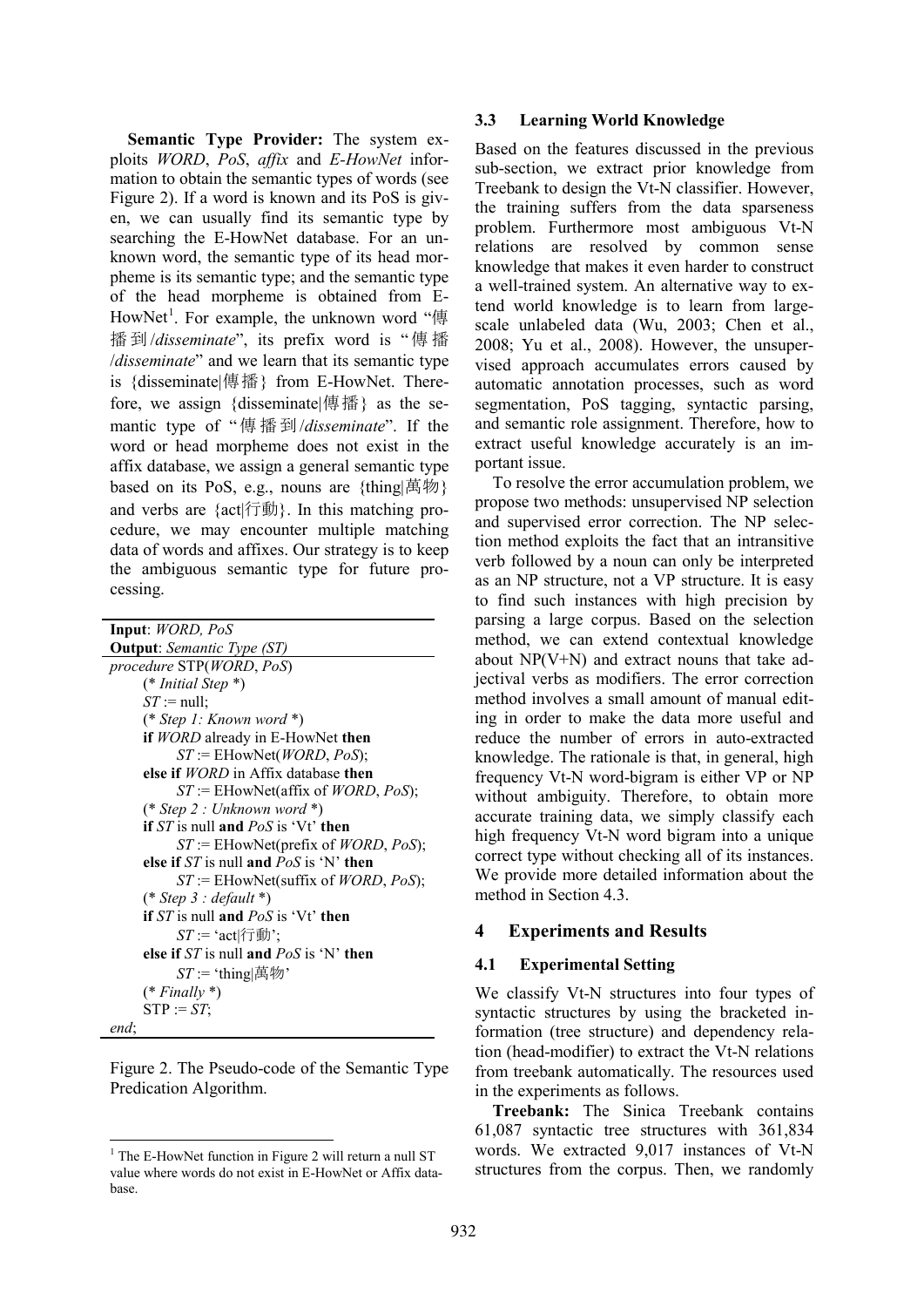selected 1,000 of the instances as test data and used the remainder (8,017 instances) as training data. Labeled information of word segmentation and PoS-tagging were retained and utilized in the experiments.

**E-HowNet:** E-HowNet contains 99,525 lexical semantic definitions that provide information about the semantic type of words. We also implement the semantic type predication algorithm in Figure 2 to generate the semantic types of all Vt and N words, including unknown words.

**Affix Data:** The database includes 13,287 examples of verbs and 27,267 examples of nouns, each example relates to an affix. The detailed statistics of the verb morph-structure categorization are shown in Table 4. The data is used to train a classifier to predicate the morph-structure of verbs. We found that verbs with a conjunctive structure (VV) are more likely to play adjectival roles than the other three types of verbs. The classifier achieved 87.88% accuracy on 10-fold cross validation of the above 13,287 verbs.

| Prefix | 920 | : 892        | 562. |
|--------|-----|--------------|------|
|        |     | $38^{\circ}$ |      |

Table 4. The statistics of verb morph-structure categorization

**Large Corpus:** We used a Chinese parser to analyze sentence structures automatically. The auto-parsed tree structures are used in Experiment 2 (described in the Sub-section 4.3). We obtained 1,262,420 parsed sentences and derived 237,843 instances of Vt-N structure as our dataset (called as ASBC).

### **4.2 Experiment 1: Evaluation of the Vt-N Classifier**

In this experiment, we used the Maximum Entropy Toolkit (Zhang, 2004) to develop the Vt-N classifier. Based on the features discussed in Section 3.1, we designed five models to evaluate the classifier's performance on different feature combinations.

The features and used in each model are described below. The feature values shown in brackets refer to the example in Figure 1.

- **M1** is the baseline model. It uses PoS-tag pairs as features, such as  $(t_1=VC, t_2=Na)$ .
- **M2** extends the M1 model by adding context features of  $(t_1=VK, t_1=VC)$ ,  $(t_2=Na,$

 $t_3 = DE$ ), ( $t_2 = Nep$ ,  $t_1 = VK$ ,  $t_1 = VC$ ), ( $t_2 = Na$ ,  $t_3 = DE$ ,  $t_4 = Na$ ) and  $(t_{-1} = VK, t_3 = DE)$ .

- M3 extends the M2 model by adding lexicon features of  $(w_1 = \frac{m}{2})$ ,  $t_1 = VK, w_2 = \frac{m}{2}$ 文, t<sub>2</sub>=Na), (w<sub>1</sub>=學習, w<sub>2</sub>=中文), (w<sub>1</sub>=學 習) and  $(w_2=$  $\uparrow \uparrow \uparrow)$ .
- M4 extends the M3 model by adding semantic features of  $(st_1=stdy|\nvert\frac{3\pi}{2})$ ,  $t_1=VK$ , st<sub>2</sub>=language|語言, t<sub>2</sub>=Na), (st<sub>1</sub>=study|學 習,  $t_1=VK$ ) and (st<sub>2</sub>=language| 語言,  $t<sub>2</sub>=Na$ ).
- M5 extends the M4 model by adding two features: the morph-structure of verbs; and the syllabic length of nouns (Vmorph='VV') and (Nlen=2).

Table 5 shows the results of using different feature combinations in the models. The symbol  $P1(\%)$  is the 10-fold cross validation accuracy of the training data, and the symbol  $P2(\%)$  is the accuracy of the test data. By adding contextual features, the accuracy rate of M2 increases from 59.10% to 72.30%. The result shows that contextual information is the most important feature used to disambiguate VP, NP and independent structures. The accuracy of M2 is approximately the same as the result of our PCFG parser because both systems use contextual information. By adding lexical features (M3), the accuracy rate increases from 72.30% to 80.20%. For semantic type features (M4), the accuracy rate increases from 80.20% to 81.90%. The 1.7% increase in the accuracy rate indicates that semantic generalization is useful. Finally, in M5, the accuracy rate increases from 81.90% to 83.00%. The improvement demonstrates the benefits of using the verb morph-structure and noun length features.

| Models         | Feature for Vt-N                                                                                   | $P1(\%)$ | $P2(^{0}/_{0})$ |
|----------------|----------------------------------------------------------------------------------------------------|----------|-----------------|
| M1             | $(t_1,t_2)$                                                                                        | 61.94    | 59.10           |
| M <sub>2</sub> | + $(t_{-1},t_1)$ $(t_2,t_3)$ $(t_{-2},t_1)$                                                        | 76.59    | 72.30           |
|                | $_{1},t_{1})$ (t <sub>2</sub> ,t <sub>3</sub> ,t <sub>4</sub> ) (t <sub>-1</sub> ,t <sub>3</sub> ) |          |                 |
| M <sub>3</sub> | + $(w_1,t_1,w_2,t_2)$ $(w_1,w_2)$                                                                  | 83.55    | 80.20           |
|                | $(w_2)(w_1)$                                                                                       |          |                 |
| M4             | + $(st_1, t_1, st_2, t_2)$ $(st_1, t_1)$                                                           | 84.63    | 8190            |
|                | $(st_2, t_2)$                                                                                      |          |                 |
| M5             | $+$ (Vmorph) (Nlen)                                                                                | 85.01    | 83.00           |

Table 5. The results of using different feature combinations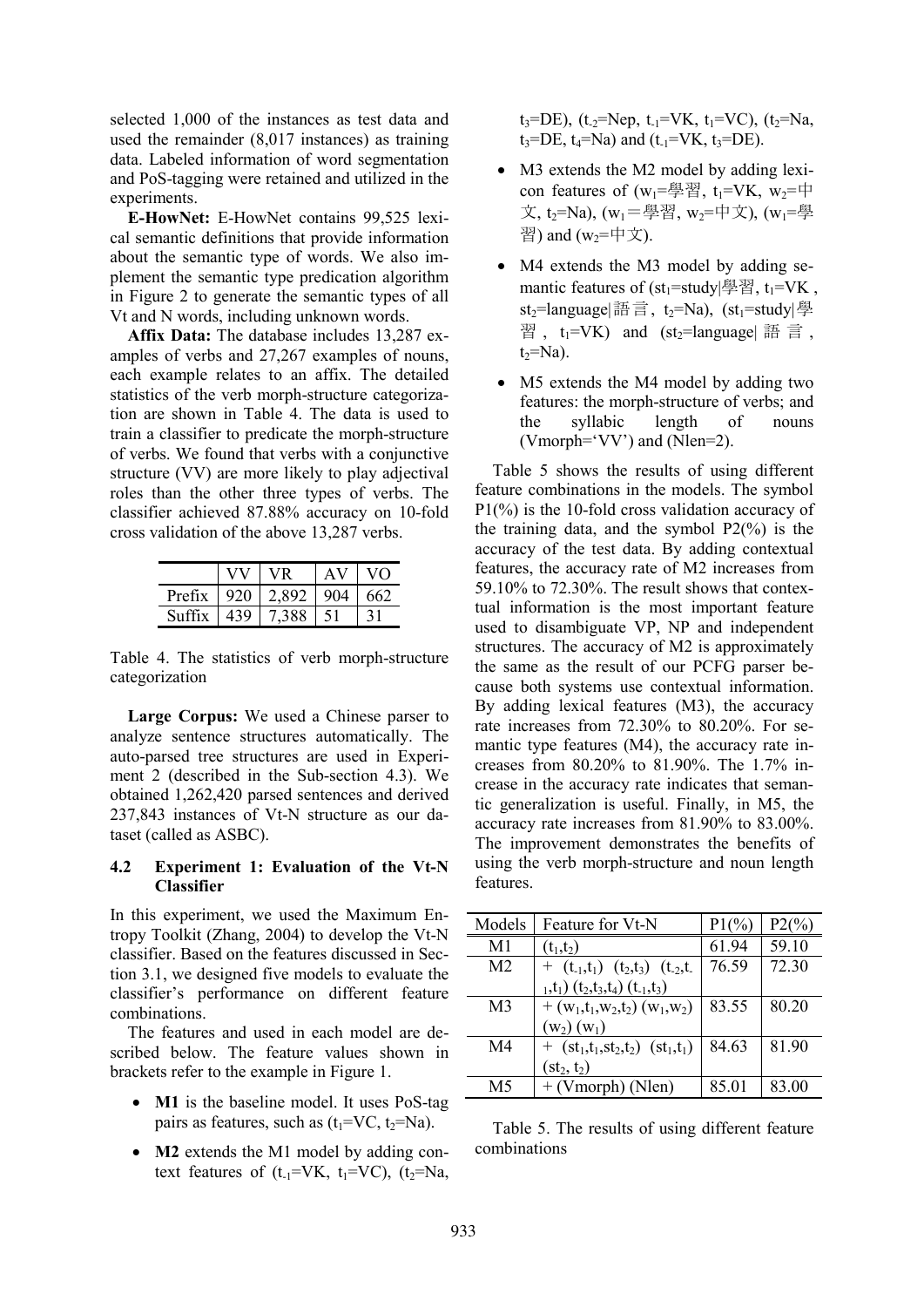Next, we consider the influence of unknown words on the Vt-N classifier. The statistics shows that 17% of the words in Treebank lack semantic type information, e.g., 留在/*StayIn*, 填飽/*fill*, 貼 出/*posted*, and 綁好/*tied*. The accuracy of the Vt-N classifier declines by 0.7% without semantic type information for unknown words. In other words, lexical semantic information improves the accuracy of the Vt-N classifier. Regarding the problem of unknown morph-structure of words, we observe that over 85% of verbs with more than 2 characters are not found in the affix database. If we exclude unknown words, the accuracy of the Vt-N prediction decreases by 1%. Therefore, morph-structure information has a positive effect on the classifier.

### **4.3 Experiment 2: Using Knowledge Obtained from Large-scale Unlabeled Data by the Selection and Correction Methods.**

In this experiment, we evaluated the two methods discussed in Section 3, i.e., unsupervised NP selection and supervised error correction. We applied the data selection method (i.e., *distance*=1, with an intransitive verb (Vi) followed by an object noun (Na)) to select 46,258 instances from the ASBC corpus and compile a dataset called Treebank+ASBC-Vi-N. Table 6 shows the performance of model 5 (M5) on the training data derived from Treebank and Treebank+ASBC-Vi-N. The results demonstrate that learning more nouns that accept verbal modifiers improves the accuracy.

|                  | Treebank+<br>ASBC-Vi-N | Treebank |
|------------------|------------------------|----------|
| size of training | 46,258                 | 8,017    |
| instances        |                        |          |
| $M5 - P2(%$      | 83.90                  | 83.00    |

Table 6. Experiment results on the test data for various knowledge sources

We had also try to use the auto-parsed results of the Vt-N structures from the ASBC corpus as supplementary training data for train M5. It degrades the model's performance by too much error when using the supplementary training data. To resolve the problem, we utilize the supervised error correction method, which manually correct errors rapidly because high frequency instances  $(w_1, w_2)$  rarely have ambiguous classifications in different contexts. So we designed an editing tool

to correct errors made by the parser in the classification of high frequency Vt-N word pairs. After the manual correction operation, which takes 40 man-hours, we assign the correct classifications  $(w_1, t_1, w_2, t_2, r)$  for 2,674 Vt-N structure types which contains 10,263 instances to creates the ASBC+Correction dataset. Adding the corrected data to the original training data increases the precision rate to 88.40% and reduces the number of errors by approximately 31.76%, as shown in the Treebank+ASBC+Correction column of Table 7.

|                                 | Treebank+<br>ASBC+Correction | Treebank+<br>ASBC-Vi-N | Treebank |
|---------------------------------|------------------------------|------------------------|----------|
| size of train-<br>ing instances | 56,521                       | 46,258                 | 8.017    |
| $M5 - P2(%)$                    | 88.40                        | 83.90                  | 83.00    |

Table 7. Experiment results of classifiers with different training data

We also used the precision and recall rates to evaluate the performance of the models on each type of relation. The results are shown in Table 8. Overall, the Treebank+ASBC+Correction method achieves the best performance in terms of the precision rate. The results for Treebank+ASBC-Vi-N show that the unsupervised data selection method can find some knowledge to help identify NP structures. In addition, the proposed models achieve better precision rates than the PCFG parser. The results demonstrate that using our guidelines to design a disambiguation model to resolve the Vt-N problem is successful.

|                 |          | H/X   | X/H   | X/X   |
|-----------------|----------|-------|-------|-------|
|                 | $R(\% )$ | 91.11 | 67.90 | 74.62 |
| Treebank        | $P(\% )$ | 84.43 | 78.57 | 81.86 |
| Treebank+       | $R(\%)$  | 91.00 | 72.22 | 71.54 |
| ASBC-Vi-N       | $P(\% )$ | 84.57 | 72.67 | 85.71 |
| Treebank+       | $R(\%)$  | 98.62 | 60.49 | 83.08 |
| ASBC+Correction | $P(\% )$ | 86.63 | 88.29 | 93.51 |
|                 | $R(\%)$  | 90.54 | 23.63 | 80.21 |
| <b>PCFG</b>     | $P(\% )$ | 78.24 | 73.58 | 75.00 |

Table 8. Performance comparison of different classification models.

### **4.4 Experiment 3: Integrating the Vt-N classifier with the PCFG Parser**

Identifying Vt-N structures correctly facilitates statistical parsing, machine translation, infor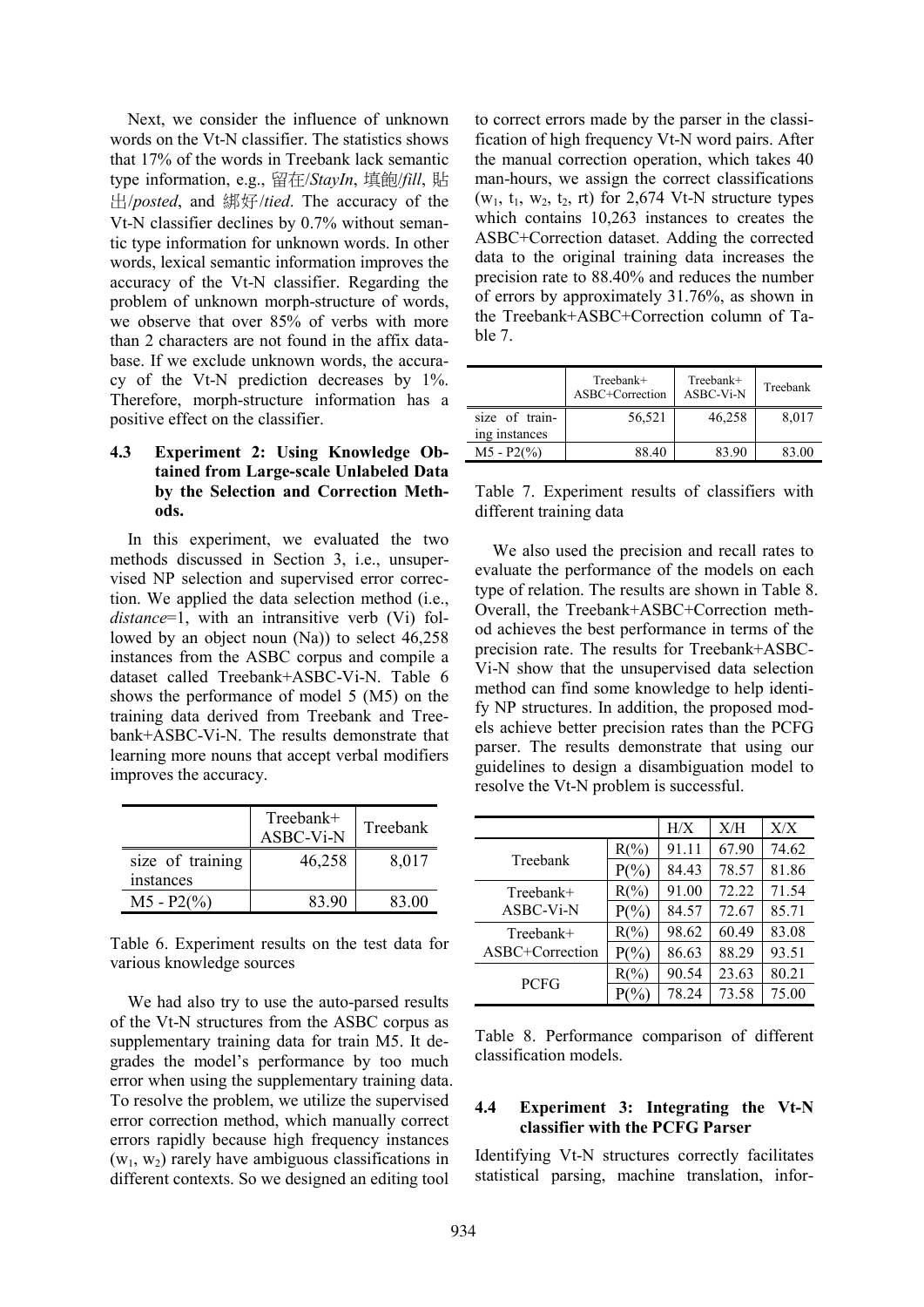mation retrieval, and text classification. In this experiment, we develop a baseline PCFG parser based on feature-based grammar representation by Hsieh et al. (2012) to find the best tree structures (*T*) of a given sentence (*S*). The parser then selects the best tree according to the evaluation score *Score(T,S)* of all possible trees. If there are *n* PCFG rules in the tree *T*, the *Score(T,S)* is the accumulation of the logarithmic probabilities of the *i*-th grammar rule (*RPi*). Formula 1 shows the baseline PCFG parser.

$$
Score(T, S) = \sum_{i=1}^{n} (RP_i)
$$
 (1)

The Vt-N models can be easily integrated into the PCFG parser. Formula 2 represents the integrated structural evaluation model. We combine *RPi* and *VtNPi* with the weights  $w_1$  and  $w_2$  respectively, and set the value of  $w_2$  higher than that of  $w_1$ . *VtNPi* is the probability produced by the Vt-N classifier for the type of the relation between Vt-N bigram determined by the PCFG parsing. The classifier is triggered when a [Vt, N] structure is encountered; otherwise, the Vt-N model is not processed.

$$
Score(T, S) = \sum_{i=1}^{n} (w_i \times RP_i + w_2 \times VtNP_i)
$$
 (2)

The results of evaluating the parsing model incorporated with the Vt-N classifier (see Formula 2) are shown in Table 9 and Table 10. The P2 is the accuracy of Vt-N classification on the test data. The bracketed  $f$ -score  $(BF<sup>2</sup>)$  is the parsing performance metric. Based on these results, the integrated model outperforms the PCFG parser in terms of Vt-N classification. Because the Vt-N classifier only considers sentences that contain Vt-N structures, it does not affect the parsing accuracies of other sentences.

|                 | $PCFG+$<br>M5 (Treebank) | <b>PCFG</b> |
|-----------------|--------------------------|-------------|
| $P2\frac{9}{6}$ | 80.68                    | 77.09       |
| $BF(\%)$        | 83.64                    | 82.80       |

Table 9. The performance of the PCFG parser with and without model M5 from Treebank.

|                  | $PCFG+$<br>M5 (Treebank+ASBC+Correction) | <b>PCFG</b> |
|------------------|------------------------------------------|-------------|
| $P2\binom{9}{0}$ | 87.88                                    | 77.09       |
| $BF(\%)$         | 84 68                                    | 82.80       |

Table 10. The performance of the PCFG parser with and without model M5 from Treebank+ASBC+Correction data set.

### **4.5 Experiment 4: Comparison of Various Chinese Parsers**

In this experiment, we give some comparison results in various parser: 'PCFG Parser' (baseline), 'CDM Parser' (Hsieh et al., 2012), and 'Berkeley Parser' (Petrov et al., 2006). The CDM parser achieves the best score in Traditional Chinese Parsing task of SIGHAN Bake-offs 2012 (Tseng et al., 2012). Petrov's parser (as Berkeley, version is 2009 1.1) is the best PCFG parser for non-English language and it is an open source. In our comparison, we use the same training data for training models and parse the same test dataset based on the gold standard word segmentation and PoS tags. We have already discussed the PCFG parser in Section 4.4. As for CDM parser, we retrain relevant model in our experiments. And since Berkeley parser take different tree structure (Penn Treebank format), we transform the experimental data to Berkeley CoNLL format and re-train a new model with parameters " treebank CHINESE -SMcycles  $4"$ <sup> $\frac{3}{2}$ </sup> from training data. Moreover we use "-useGoldPOS" parameters to parse test data and further transform them to Sinica Treebank style from the Berkeley parser's results. The different tree structure formats of Sinica Treebank and Penn Treebank are as follow:

```
Sinica Treebank: 
S(NP(Head:Nh:他們)|Head:VC:散播
|NP(Head:Na:熱情))
```
Penn Treebank: ( (S (NP (Head:Nh (Nh 他們))) (Head:VC (VC 散播)) (NP (Head:Na (Na 熱情)))))

The evaluation results on the testing data, i.e. in P2 metric, are as follows. The accuracy of PCFG parser is 77.09%; CDM parser reaches 78.45% of accuracy; and Berkeley parser is 70.68%. The results show that the problem of Vt-

<sup>&</sup>lt;sup>2</sup> The evaluation formula is  $(BP^*BR^*2) / (BP+BR)$ , where BP is the precision and BR is the recall.

<sup>&</sup>lt;sup>3</sup> The "-treebank CHINESE -SMcycles 4" is the best training parameter in Traditional Chinese Parsing task of SIGHAN Bake-offs 2012.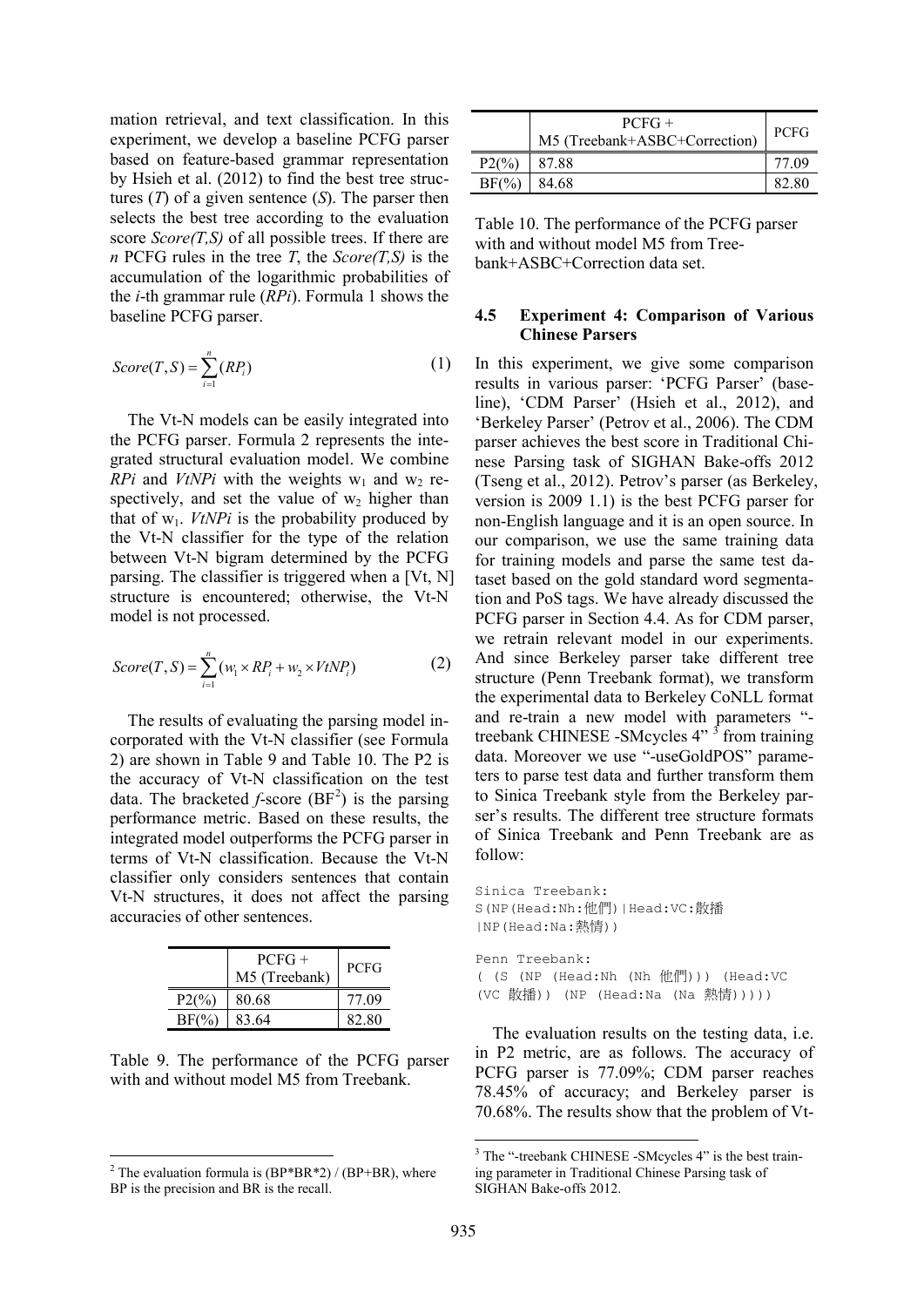N cannot be well solved by any general parser including CDM parser and Berkeley's parser. It is necessary to have a different approach aside from the general model. So we set the target for a better model for Vt-N classification which can be easily integrated into the existing parsing model. So far our best model achieved the P2 accuracy of 87.88%.

### **5 Concluding Remarks**

We have proposed a classifier to resolve the ambiguity of Vt-N structures. The design of the classifier is based on three important guidelines, namely, adopting linguistically motivated features, using all available resources, and easy integration into parsing model. After analyzing the Vt-N structures, we identify linguistically motivated features, such as lexical words, semantic knowledge, the morphological structure of verbs, neighboring parts-of-speech, and the syllabic length of words. Then, we design a classifier to verify the usefulness of each feature. We also resolve the technical problems that affect the prediction of the semantic types and morphstructures of unknown words. In addition, we propose a framework for unsupervised data selection and supervised error correction for learning more useful knowledge. Our experiment results show that the proposed Vt-N classifier significantly outperforms the PCFG Chinese parser in terms of Vt-N structure identification. Moreover, integrating the Vt-N classifier with a parsing model improves the overall parsing performance without side effects.

In our future research, we will exploit the proposed framework to resolve other parsing difficulties in Chinese, e.g., N-N combination. We will also extend the Semantic Type Predication Algorithm (Figure 2) to deal with all Chinese words. Finally, for real world knowledge learning, we will continue to learn more useful knowledge by auto-parsing to improve the parsing performance.

### **Acknowledgments**

We thank the anonymous reviewers for their valuable comments. This work was supported by National Science Council under Grant NSC99- 2221-E-001-014-MY3.

### **Reference**

Li-li Chang, Keh-Jiann Chen, and Chu-Ren Huang. 2000. Alternation Across Semantic Fields: A Study on Mandarin Verbs of Emotion. *Internal Journal of*  *Computational Linguistics and Chinese Language Processing (IJCLCLP)*, 5(1):61-80.

- Keh-Jiann Chen, Chu-Ren Huang, Chi-Ching Luo, Feng-Yi Chen, Ming-Chung Chang, Chao-Jan Chen, , and Zhao-Ming Gao. 2003. Sinica Treebank: Design Criteria, Representational Issues and Implementation. In *(Abeille 2003) Treebanks: Building and Using Parsed Corpora*, pages 231- 248. Dordrecht, the Netherlands: Kluwer.
- Li-jiang Chen. 2008. Autolabeling of VN Combination Based on Multi-classifier. *Journal of Computer Engineering*, 34(5):79-81.
- Wenliang Chen, Daisuke Kawahara, Kiyotaka Uchimoto, Yujjie Zhang, and Hitoshi Isahara. 2008. Dependency Parsig with Short Dependency Relations in Unlabeled Data. In *Proceedings of the third International Joint Conference on Natural Language Processing (IJCNLP)*. pages 88-94..
- Chih-ming Chiu, Ji-Chin Lo, and Keh-Jiann Chen. 2004. Compositional Semantics of Mandarin Affix Verbs. In *Proceedings of the Research on Computational Linguistics Conference (ROCLING)*, pages 131-139.
- Yu-Ming Hsieh, Ming-Hong Bai, Jason S. Chang, and Keh-Jiann Chen. 2012. Improving PCFG Chinese Parsing with Context-Dependent Probability Reestimation, In *Proceedings of the Second CIPS-SIGHAN Joint Conference on Chinese Language Processing*, pages 216–221.
- Shu-Ling Huang, You-Shan Chung, Keh-Jiann Chen. 2008. E-HowNet: the Expansion of HowNet. In *Proceedings of the First National HowNet workshop*, pages 10-22, Beijing, China.
- Chunhi Liu, *Xiandai Hanyu Shuxing Fanchou Yianjiu (*現代漢語屬性範疇研究*)*. Chengdu: Bashu Books, 2008.
- Jiaju Mei, Yiming Lan, Yunqi Gao, and Yongxian Ying. 1983. *A Dictionary of Synonyms*. Shanghai Cishu Chubanshe.
- Slav Petrov, Leon Barrett, Romain Thibaux and Dan Klein. 2006. Learning Accurate, Compact, and Interpretable Tree Annotation. In *Proceesings of COLING/ACL*, pages 433-400.
- Likun Qiu. 2005. Constitutive Relation Analysis for V-N Phrases. *Journal of Chinese Language and Computing*, 15(3):173-183.
- Richard Sproat and Thomas Emerson, 2003. The first International Chinese Word Segmentation Bakeoff. In *Proceedings of the Second SIGHAN Workshop on Chinese Language Processing*, pages 133-143.
- Honglin Sun and Dan Jurafsky. 2003. The Effect of Rhythm on Structural Disambiguation in Chinese. In *Proceedings of the Second SIGHAN Workshop on Chinese Language Processing*, pages 39-46.